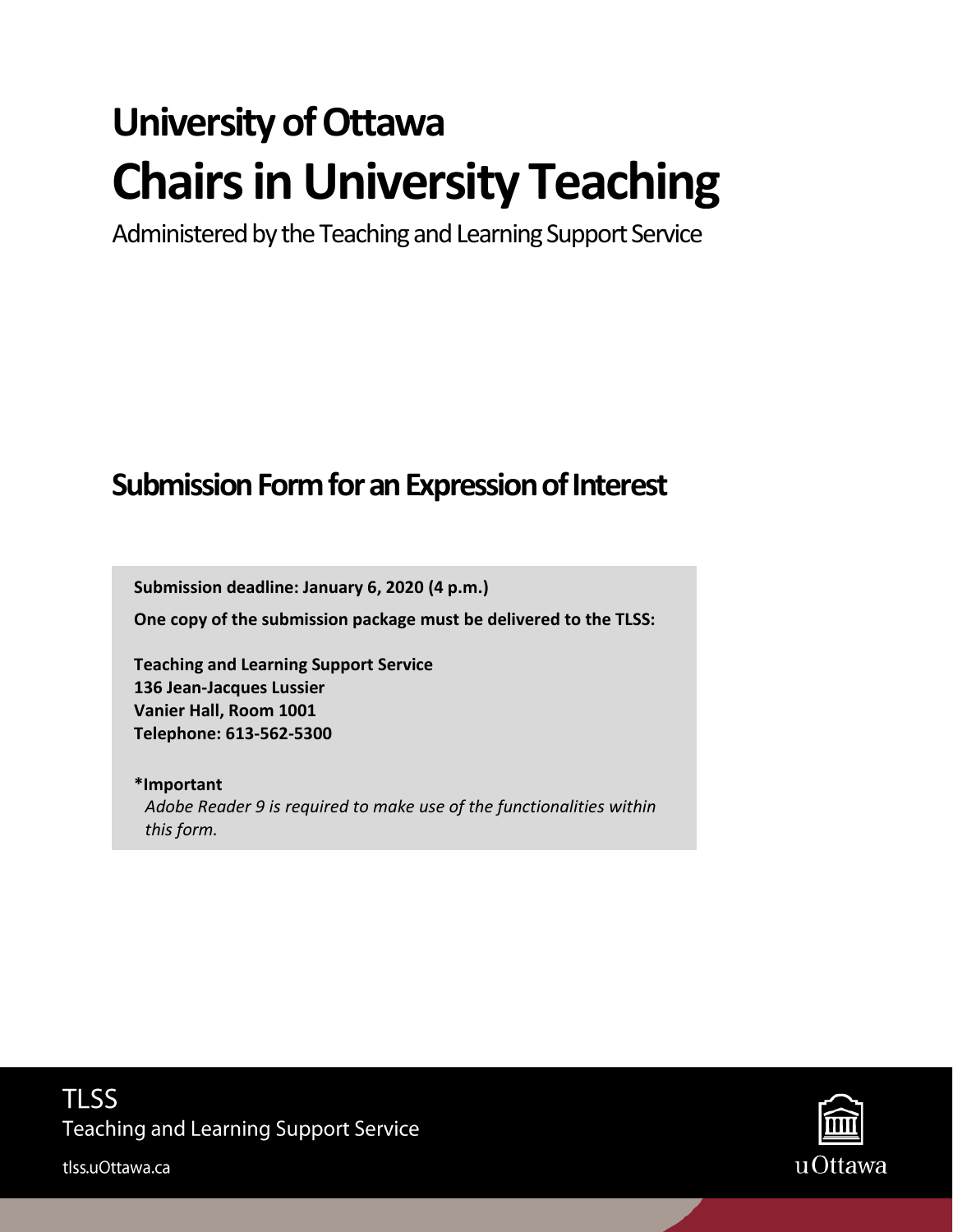# **Chairs in University Teaching**

Administered by the Teaching and Learning Support Service (TLSS)

#### **General Information**

| NAME:             |         |
|-------------------|---------|
| DEPARTMENT:       |         |
| <b>FACULTY:</b>   |         |
| <b>TELEPHONE:</b> | E-MAIL: |

#### **Project Description** (maximum 500 words)

Your project description must include:

- **Project title**
- **Project outcomes and rationale;**
- **Theoretical framework/model to be used;**
- **Method and procedures;**
- **Proposed timeline over three years;**
- **Implication for the broader University teaching community; and**
- Knowledge mobilisation and dissemination plan.

#### PROJECT TITLE: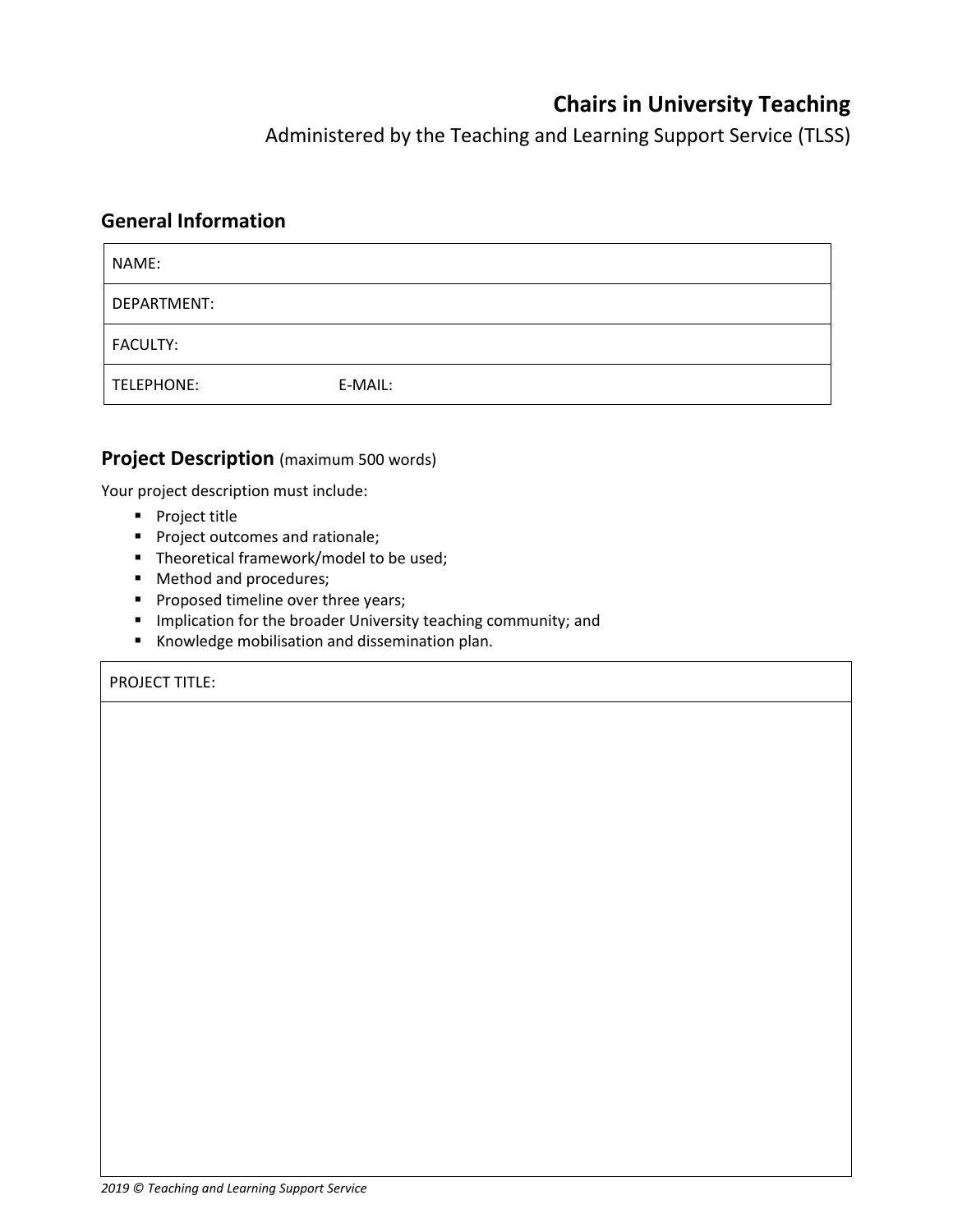## **Description of Proposed Contributions to the TLSS Research Unit for the Advancement of the Scholarship of Teaching and Learning and to the enhancement of pedagogy within the greater university community** (max 250 words)

Examples could include contributions such as:

- **Existing scholarship in teaching and learning;**
- Graduate student support;
- Networks and existing partnerships.